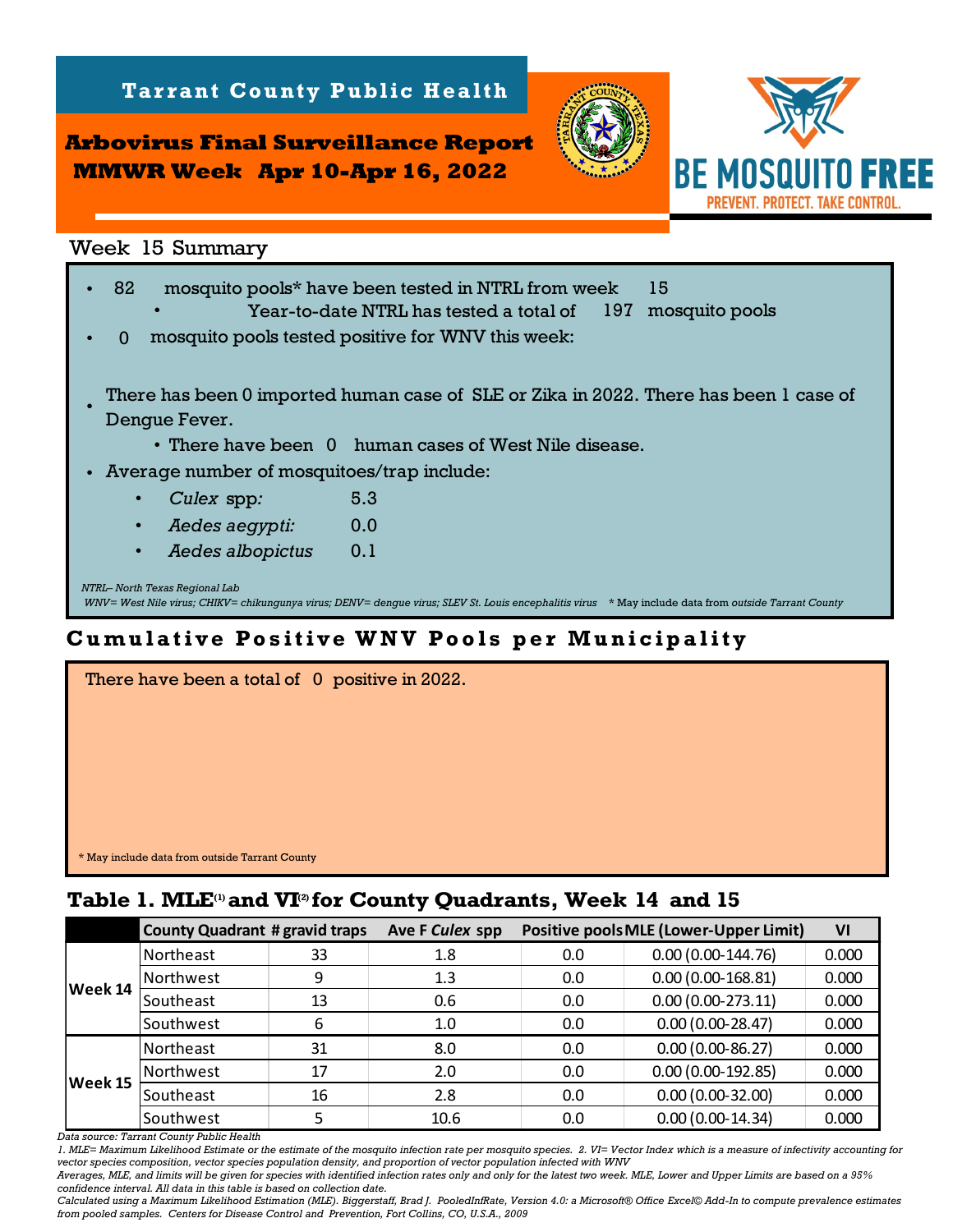

# **Cumulative Data for the Tarrant County Region, Weeks 12-15**

|                                                                 | <b>Mar 20-</b> | <b>Mar 27-</b> | Apr 3- | Apr 10-Apr |            |
|-----------------------------------------------------------------|----------------|----------------|--------|------------|------------|
| Week                                                            | <b>Mar 26</b>  | Apr 2          | Apr 9  | <b>16</b>  | <b>YTD</b> |
| <b>MMWR Week</b>                                                | 12             | 13             | 14     | 15         |            |
| Total number of gravid traps set in Tarrant Region              | $\Omega$       | 17             | 61     | 69         | 147        |
| Average number of Culex spp per gravid trap                     | 0.0            | 0.0            | 5.6    | 5.3        | 1.8        |
| $\vert$ Number of mosquito pools tested $^1$ (NTRL; non-NTRL)   | 0;0            | 17;0           | 88;0   | 82;4       | 197;4      |
| Number of positive mosquito pools (NTRL; non-NTRL) <sup>1</sup> | 0;0            | 0;0            | 0;0    | 0;0        | 0;0        |
| Confirmed WNV human cases (WNF; WNND) <sup>2</sup>              | 0;0            | 0;0            | 0;0    | 0;0        | 0;0        |
| WNV infection rate per 1,000 Culex spp <sup>3</sup>             | 0.00           | 0.00           | 0.00   | 0.00       |            |
| Weekly vector index <sup>4</sup>                                | 0.000          | 0.000          | 0.000  | 0.000      |            |
| Total BG Sentinel traps set in Tarrant Region                   | 0              |                | 18     | 17         | 36         |
| Average number of female Aedes aegytpi per BG trap              | 0.0            | 0.0            | 0.0    | 0.0        | 0.0        |
| Average number of female Aedes albopictus per BG trap           | 0.0            | 0.0            | 0.7    | 0.1        | 0.1        |

*1 Based on mosquito collection date; NTRL = North Texas Regional Laboratory*

*2 Based on onset of illness date for cases reported to Tarrant County Public Health; WNF=West Nile Fever; WNND = West Nile Neuroinvasive Disease*

*3 Calculated using a Maximum Likelihood Estimation (MLE). Biggerstaff, Brad J. PooledInfRate, Version 4.0: a Microsoft® Office Excel© Add-In to compute prevalence estimates from pooled samples. Centers for Disease Control and Prevention, Fort Collins, CO, U.S.A., 2009 Culex spp* includes pools of both *Cx restuans* and *Cx* 

*quinquefasciatus. These MLEs are calculated separately, per species and added together as per instructions by CDC.*

*4 Vector Index is a measure of infectivity accounting for vector species composition, vector species population density, and proportion of vector population infected with WNV Note: Infection rate and vector index calculations now includes pools from outside laboratories; Data subject to change due to on-going case investigations, mosquito collection, and testing. Data source: Tarrant County Public Health*

## **Figure 1. Average Number of Female** *Culex* **Species Per Trap and Vector Index by Collection Date, Tarrant County, 2021-2022**



*Data Source: Tarrant County Public Health*